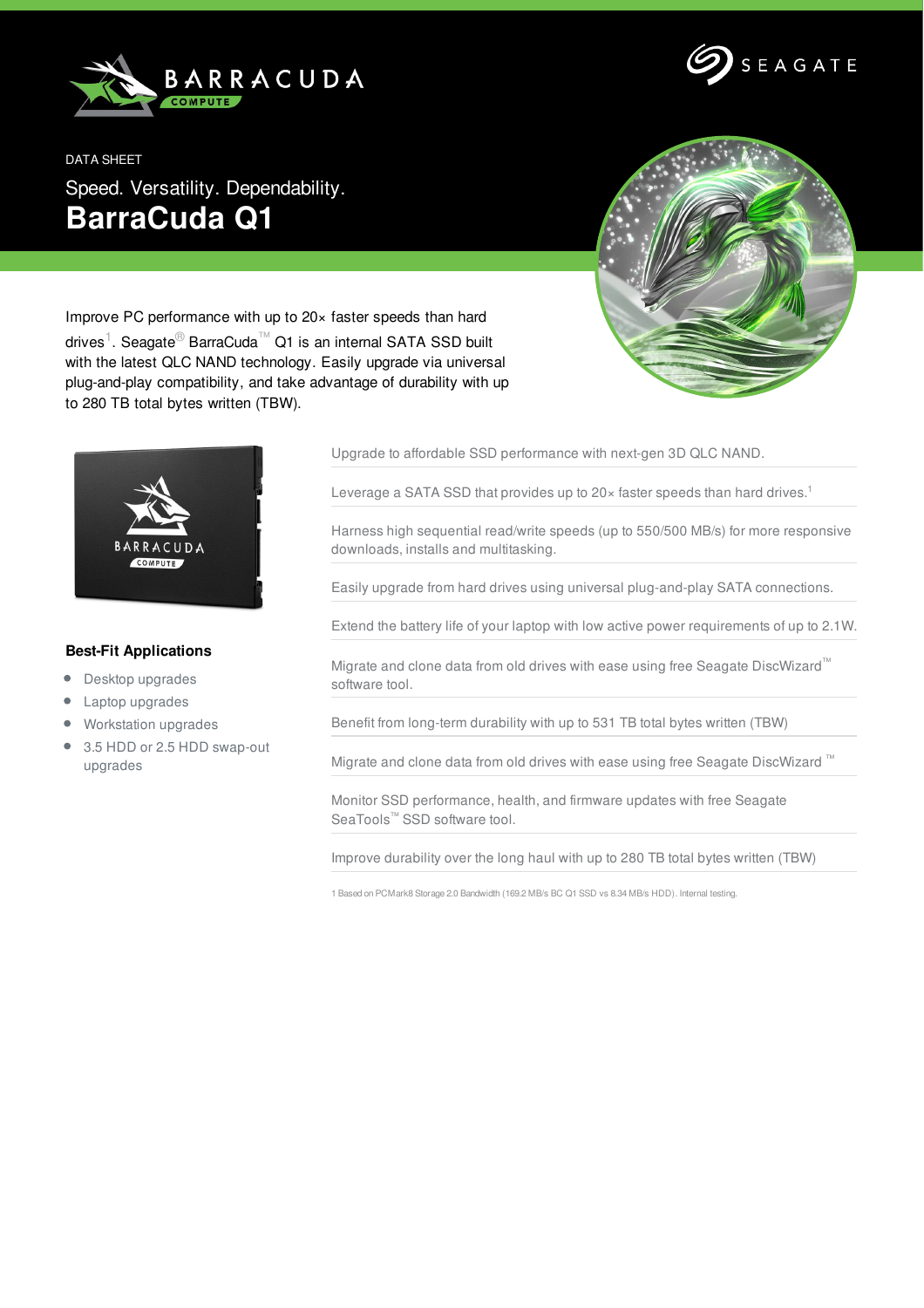



| Specifications                                   | 960GB                         | 480GB                          | 240GB                         |  |  |  |  |  |  |  |
|--------------------------------------------------|-------------------------------|--------------------------------|-------------------------------|--|--|--|--|--|--|--|
| <b>Standard Model</b>                            | ZA960CV10001                  | ZA480CV10001                   | ZA240CV10001                  |  |  |  |  |  |  |  |
| Interface <sup>1</sup>                           | SATA 6 Gb/s                   | SATA 6 Gb/s                    | SATA 6 Gb/s                   |  |  |  |  |  |  |  |
| <b>NAND Flash Memory</b>                         | 3D QLC                        | 3D QLC                         | 3D QLC                        |  |  |  |  |  |  |  |
| Form Factor                                      | 2.5 in $\times$ 7 mm          | 2.5 in $\times$ 7 mm           | 2.5 in $\times$ 7 mm          |  |  |  |  |  |  |  |
| Performance                                      |                               |                                |                               |  |  |  |  |  |  |  |
| Sequential Read (Max, MB/s), 128 KB <sup>2</sup> | 550                           | 550                            | 550                           |  |  |  |  |  |  |  |
| Sequential Write (Max, MB/s), 128 $KB^2$         | 500                           | 500                            | 450                           |  |  |  |  |  |  |  |
| Endurance/Reliability                            |                               |                                |                               |  |  |  |  |  |  |  |
| Total Bytes Written (TB)                         | 280                           | 110                            | 50                            |  |  |  |  |  |  |  |
| Mean Time Between Failures (MTBF, hours)         | 1,800,000                     | 1,800,000                      | 1,800,000                     |  |  |  |  |  |  |  |
| Warranty, Limited (years)                        | 3                             | 3                              | 3                             |  |  |  |  |  |  |  |
| Power Management                                 |                               |                                |                               |  |  |  |  |  |  |  |
| Active Power, Average (W)                        | 2.1                           | $\overline{2}$                 | 1.7                           |  |  |  |  |  |  |  |
| Slumber (mW)                                     | 23                            | 22                             | 20                            |  |  |  |  |  |  |  |
| Environmental                                    |                               |                                |                               |  |  |  |  |  |  |  |
| Temperature, Operating Internal (°C)             | 0 to 70                       | 0 to 70                        | 0 to 70                       |  |  |  |  |  |  |  |
| Temperature, Non-operating (°C)                  | $-40\degree$ C $-85\degree$ C | $-40\degree$ C $-85\degree$ C  | $-40\degree$ C $-85\degree$ C |  |  |  |  |  |  |  |
| Shock, Non-operating: 0.5 ms (Gs)                | 1,500                         | 1,500                          | 1,500                         |  |  |  |  |  |  |  |
| <b>Special Features</b>                          |                               |                                |                               |  |  |  |  |  |  |  |
| TRIM                                             | Yes                           | Yes                            | Yes                           |  |  |  |  |  |  |  |
| S.M.A.R.T.                                       | Yes                           | Yes                            | Yes                           |  |  |  |  |  |  |  |
| Halogen-free                                     | Yes                           | Yes                            | Yes                           |  |  |  |  |  |  |  |
| RoHS compliance                                  | Yes                           | Yes                            | Yes                           |  |  |  |  |  |  |  |
| Physical                                         |                               |                                |                               |  |  |  |  |  |  |  |
| Height (mm/in, max)                              | 7.1 mm/0.279 in               | 7.1 mm/0.279 in                | 7.1 mm/0.279 in               |  |  |  |  |  |  |  |
| Width (mm/in, max)                               | 70.1 mm/2.759 in              | 70.1 mm/2.759 in               | 70.1 mm/2.759 in              |  |  |  |  |  |  |  |
| Depth (mm/in, max)                               | 100.4 mm/3.953 in             | 100.4 mm/3.953 in              | 100.4 mm/3.953 in             |  |  |  |  |  |  |  |
| Weight (lb/g)                                    | 40 g/0.088 lb                 | 40 g/0.088 lb<br>40 g/0.088 lb |                               |  |  |  |  |  |  |  |

1 Backward compatible to SATA 3 Gb/s and SATA 1.5 Gb/s

2 Fresh out of box (FOB) performance obtained on newly formatted drive. Performance may vary based on SSD's firmware version, system hardware, and configuration. Performance based on CrystalDiskMark v.5.0 ×64 with SATA 6 Gb/s host.